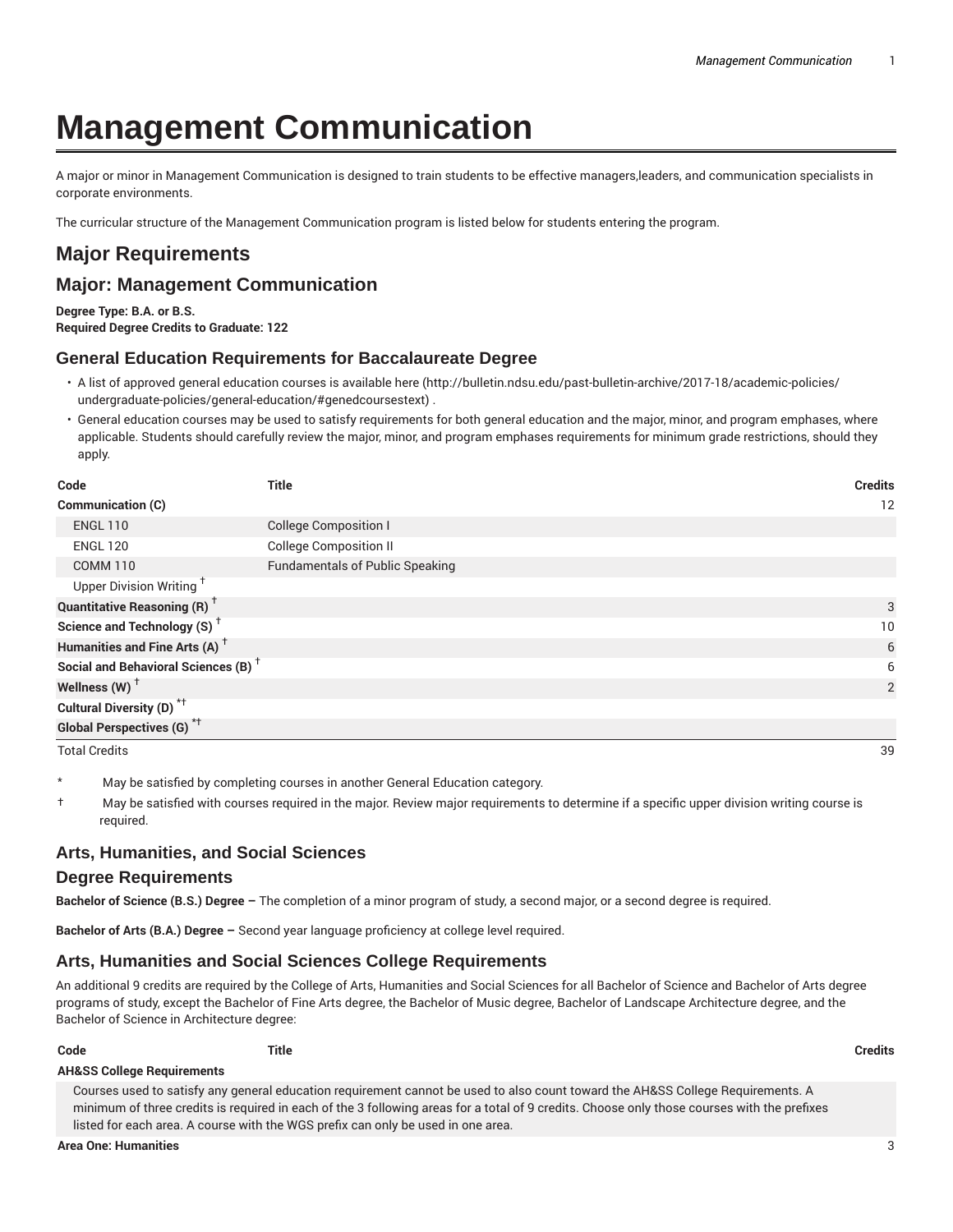| ARB, ENGL, FREN, GERM, HIST, HUM, PHIL, RELS, SPAN, or WGS |  |
|------------------------------------------------------------|--|
| <b>Area Two: Social Sciences</b>                           |  |
| ANTH, CJ, COMM, EMGT, POLS, SOC, or WGS                    |  |
| Area Three: Fine Arts                                      |  |
| ARCH, ART, ENVD, LA, MUSC, or THEA                         |  |
| Total Credits                                              |  |

### **Major Requirements**

| Code                                                     | <b>Title</b>                                                                                                                            | <b>Credits</b> |
|----------------------------------------------------------|-----------------------------------------------------------------------------------------------------------------------------------------|----------------|
| <b>Pre-Communication Requirements</b>                    |                                                                                                                                         |                |
|                                                          | Students must complete the following 19 credits of coursework with a minimum GPA of 3.0 to be admitted to the professional major. These |                |
| courses may be repeated only once for grade improvement. |                                                                                                                                         |                |
| <b>ENGL 120</b>                                          | <b>College Composition II</b>                                                                                                           | 3              |
| <b>COMM 110</b>                                          | <b>Fundamentals of Public Speaking</b>                                                                                                  | 3              |
| <b>COMM 112</b>                                          | Understanding Media and Social Change                                                                                                   | 3              |
| <b>COMM 114</b>                                          | Human Communication                                                                                                                     | 3              |
| <b>COMM 189</b>                                          | <b>Skills for Academic Success</b>                                                                                                      | 1              |
| <b>COMM 212</b>                                          | Interpersonal Communication                                                                                                             | 3              |
| <b>COMM 214</b>                                          | Persuasive Speaking                                                                                                                     | 3              |
| <b>Professional Management Communication Major</b>       |                                                                                                                                         |                |
| <b>COMM 315</b>                                          | <b>Small Group Communication</b>                                                                                                        | 3              |
| <b>COMM 320</b>                                          | <b>Communication Analysis</b>                                                                                                           | 3              |
| <b>COMM 383</b>                                          | Organizational Communication I                                                                                                          | 3              |
| <b>COMM 431</b>                                          | <b>Communication Ethics and Law</b>                                                                                                     | 3              |
| <b>COMM 483</b>                                          | Organizational Communication II                                                                                                         | 3              |
| <b>COMM 496</b>                                          | <b>Field Experience</b>                                                                                                                 | 3              |
| Select one from the following:                           |                                                                                                                                         | 3              |
| <b>ENGL 320</b>                                          | <b>Business and Professional Writing</b>                                                                                                |                |
| <b>ENGL 321</b>                                          | Writing in the Technical Professions                                                                                                    |                |
| <b>ENGL 323</b>                                          | <b>Creative Writing</b>                                                                                                                 |                |
| <b>ENGL 324</b>                                          | Writing in the Sciences                                                                                                                 |                |
| <b>ENGL 325</b>                                          | Writing in the Health Professions                                                                                                       |                |
| <b>ENGL 357</b>                                          | Visual Culture and Language                                                                                                             |                |
| <b>ENGL 358</b>                                          | Writing in the Humanities and Social Sciences                                                                                           |                |
| <b>ENGL 459</b>                                          | Researching and Writing Grants and Proposal                                                                                             |                |
| Electives: Select 21 credits from the following:         |                                                                                                                                         | 21             |
| <b>COMM 216</b>                                          | <b>Intercultural Communication</b>                                                                                                      |                |
| <b>COMM 308</b>                                          | <b>Business and Professional Speaking</b>                                                                                               |                |
| COMM 316                                                 | <b>Conflict Communication</b>                                                                                                           |                |
| <b>COMM 318</b>                                          | Argumentation and Advocacy                                                                                                              |                |
| <b>COMM 412</b>                                          | <b>Gender and Communication</b>                                                                                                         |                |
| <b>COMM 450</b>                                          | Issues in Communication                                                                                                                 |                |
| <b>COMM 484</b>                                          | Organizational Advocacy and Issue Management                                                                                            |                |
| <b>COMM 485</b>                                          | <b>Risk and Crisis Communication</b>                                                                                                    |                |
| <b>COMM 487</b>                                          | Organizational Power and Leadership                                                                                                     |                |
| <b>PSYC 221</b>                                          | Psychology Applied to Work                                                                                                              |                |
| SOC 233                                                  | Sociology of Organizations and Work                                                                                                     |                |

Total Credits 61

Program Not: Student enrollment is limited to one degree program offered by the Department of Communication.